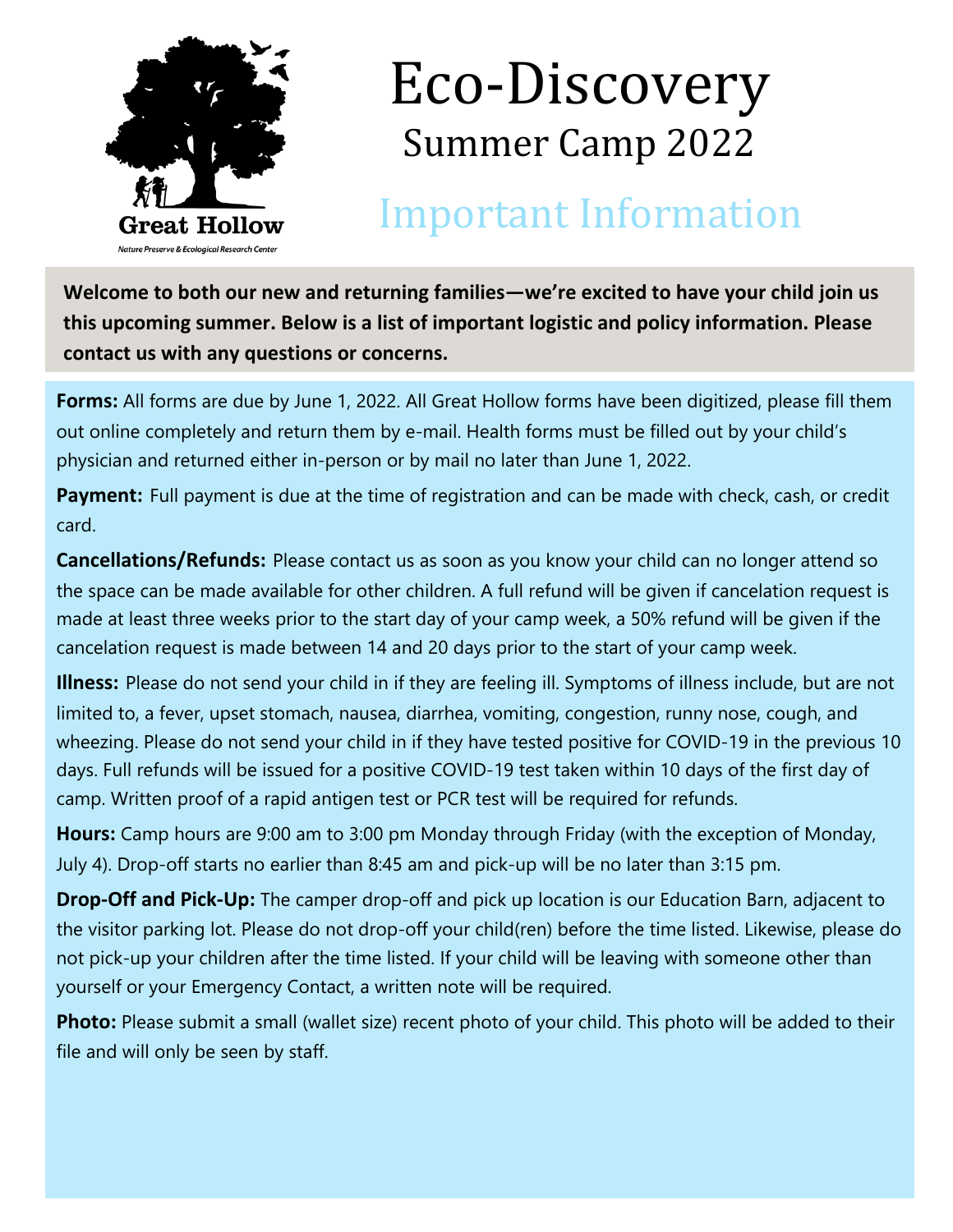#### **What to Bring:**

- $\square$  clothes that can get wet, dirty, and/or paint on them
- $\square$  change of clothes (including underwear and socks) in a zip-lock plastic bag labeled with your child's name
- $\square$  sneakers, hiking boots, or outdoor sandals with a backstrap (no flip-flops)
- $\square$  bathing suit, water shoes, towel
- $\square$  refillable water bottle
- $\square$  2 healthy snacks (please try to avoid peanuts/ tree nuts)
- $\square$  rain gear (if necessary)
- $\square$  sunscreen and/or insect repellent (please apply before program)

\*You will be notified by e-mail if there are any other specific items your child(ren) may need for a particular program.

#### **What NOT to Bring:**

 $\boxtimes$  cell phone

- $\boxtimes$  video games
- $\boxtimes$  music players
- **E any other electronic devices**
- $\boxtimes$  anything your child would be upset losing, breaking, getting dirty, or wet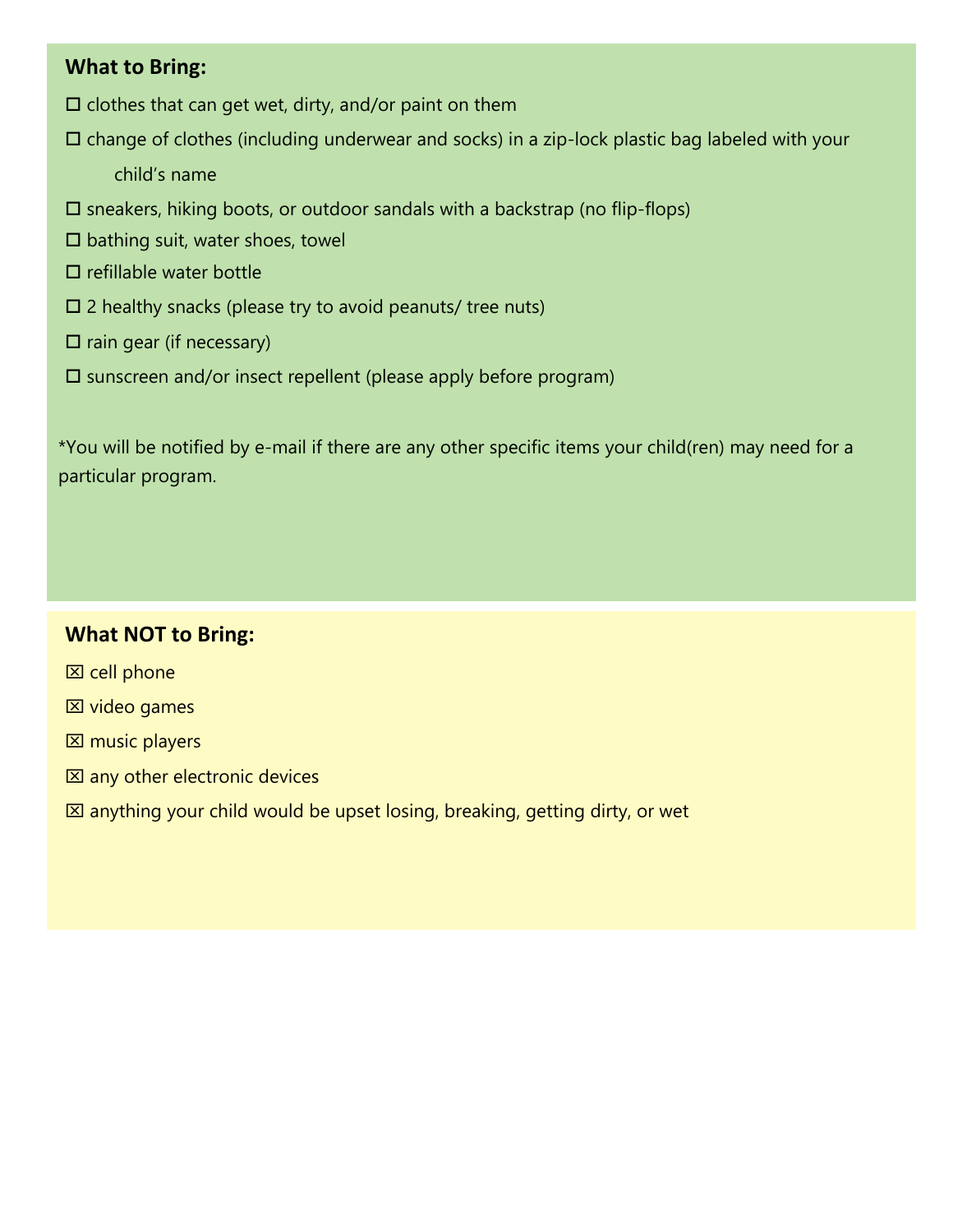

## Eco-Discovery Summer Camp 2022

Registration and Authorizations Form

Child's Information Please fill out one form per child.

| Name:<br><u> 1989 - Johann Stein, marking and de Brazilian (b. 1989)</u> | Male<br>Gender: Times | DOB: |
|--------------------------------------------------------------------------|-----------------------|------|
| School:                                                                  |                       |      |
| <b>Known Allergies:</b>                                                  |                       |      |
| <b>Medications*:</b>                                                     |                       |      |

**\*For preserve staff to administer any medication on site (including, but not limited to Epi-Pens, Benadryl, inhalers, etc.) it must be in its original container with a doctor's Rx. The Individual Plan of Care Form must be completed, along with one Medication Administration Form per medication.**

In order to better help your child, please share any information or special circumstances regarding your child. This should include any social or behavioral concerns, physical or medical issues, family situations, etc.

## Parent/Guardian Information (Emergency Contact #1)

| $Name(s): \underline{\hspace{2.5cm}}$                                                                                                    | <b>Relationship to child:</b><br><u> 1980 - Andrea Andrew Maria (h. 1980).</u> |
|------------------------------------------------------------------------------------------------------------------------------------------|--------------------------------------------------------------------------------|
| <b>Address:</b><br><u> 1989 - John Stein, september 1989 - John Stein, september 1989 - John Stein, september 1989 - John Stein, sep</u> |                                                                                |
|                                                                                                                                          |                                                                                |
| Email:                                                                                                                                   |                                                                                |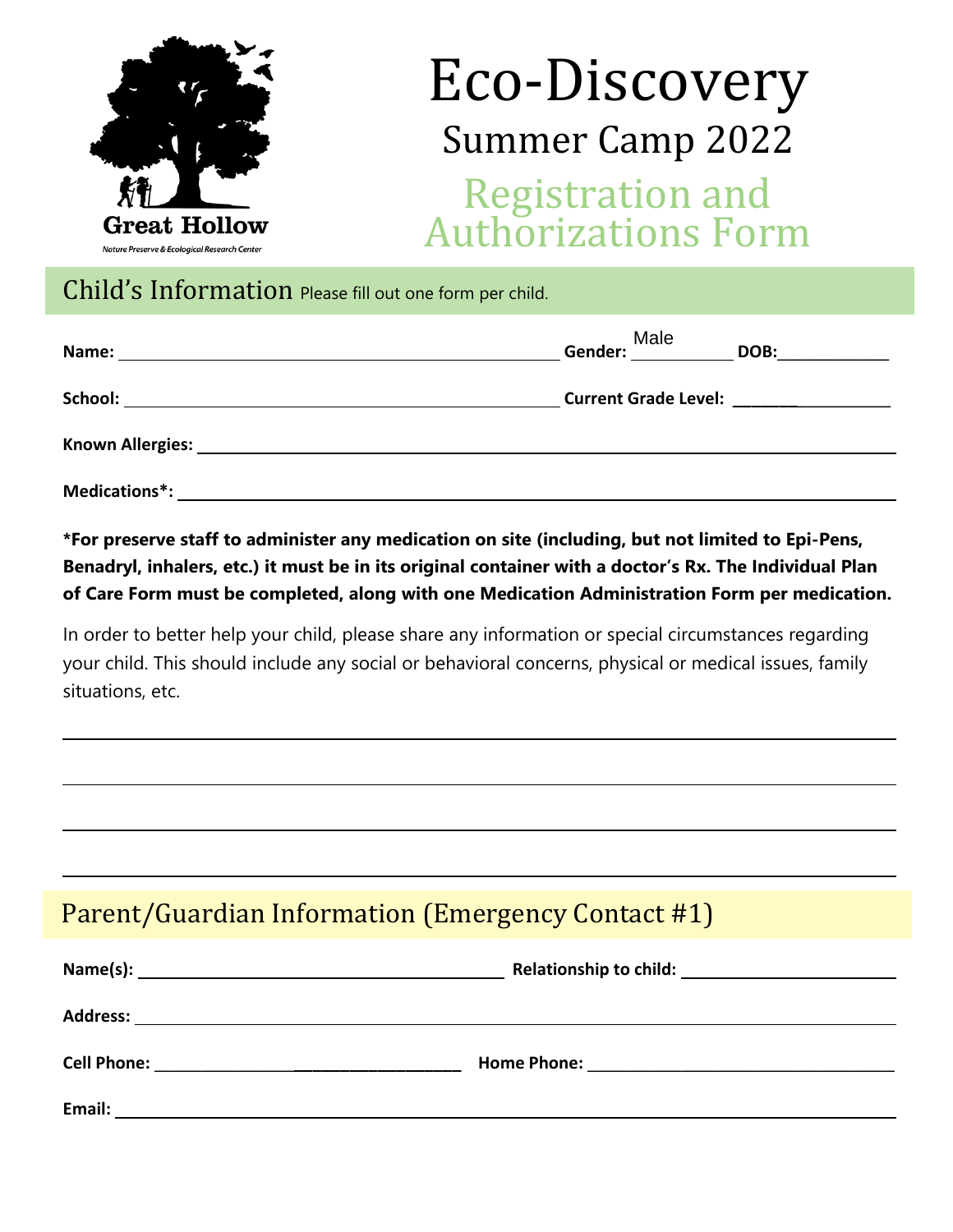## Additional Emergency Contact Information (Please provide 2)

### Authorizations

- I give permission for my child to participate in all program activities except those noted in their form.
- I give permission for Great Hollow Nature Preserve & Ecological Research Center staff to give medical care if warranted. I understand that medical actions may include but are not limited to: First Aid/CPR administration by a trained staff member; the dispensing of prescribed medication(s) for allergic reactions to be self-administered by my child as indicated on his/her Medical Administration and Individual Plan of Care forms; and the obtainment of emergency medical treatment for my child as needed.
- I understand that in the event of an emergency Preserve staff will make every effort to contact me or my listed Emergency Contact. If I cannot be reached, I give permission for the Preserve, if warranted, to have my child (accompanied by a Preserve staff member) transported by ambulance to the nearest hospital emergency room for treatment. I also give consent for emergency medical personnel to hospitalize, order injections, give anesthesia, or perform emergency surgery for my child if necessary. I understand that any cost incurred for transportation and medical treatment is my responsibility.
- I give permission for my child to have photographs taken of them during camp activities. I further give consent that any such photographs may be published (via any media form, including internet/website; paper and electronic advertisements; and other promotional materials) and used by the Preserve and its agents to illustrate and promote its programs. No names or identifying information will be posted or printed with the pictures. If I **do not** want my child's photo taken, I will notify the Camp Director to have my child placed on the No Photo List.

| <b>Child's Name:</b>                 |       |
|--------------------------------------|-------|
| <b>Parent/Guardian Printed Name:</b> |       |
| <b>Parent/Guardian Signature:</b>    | Date: |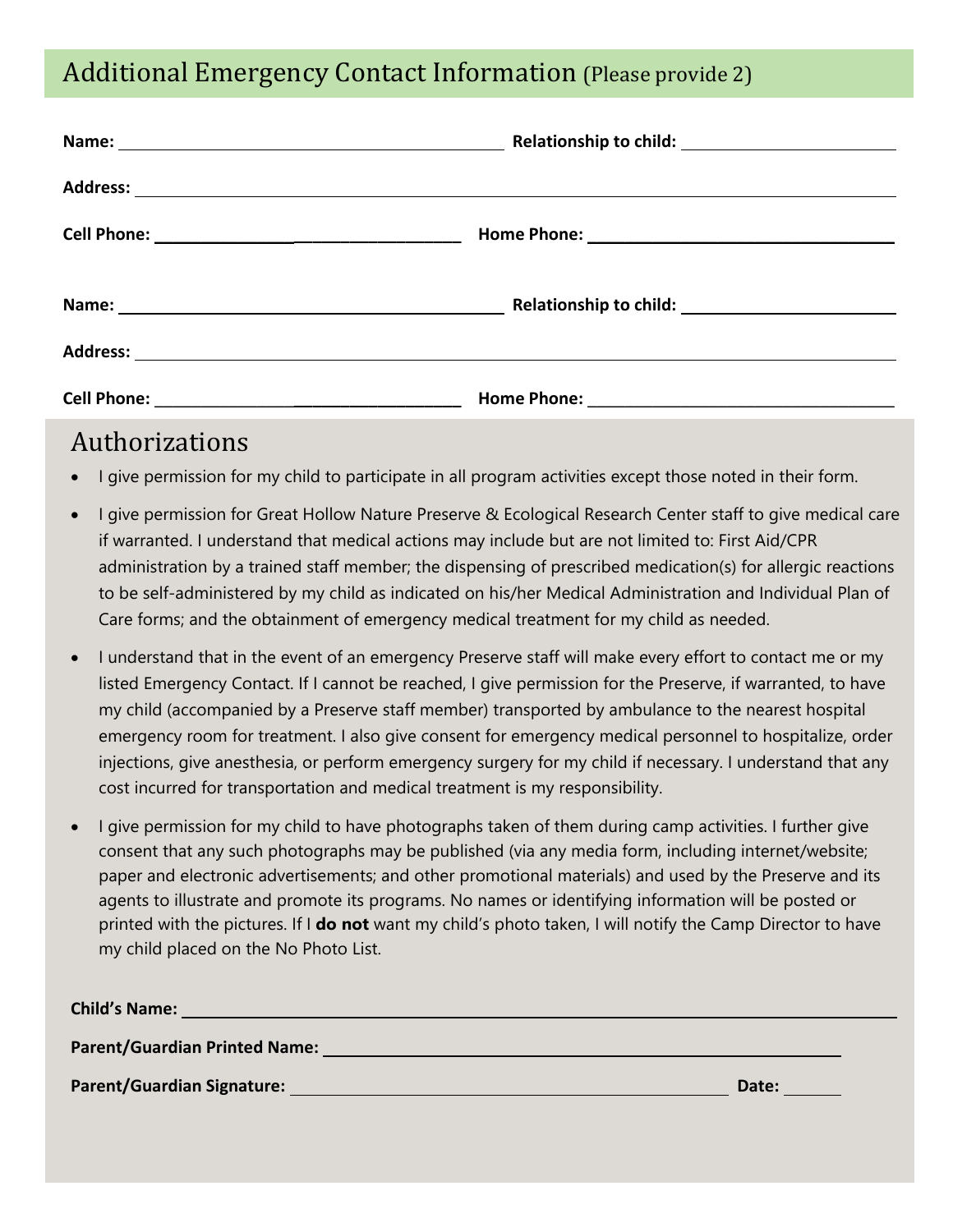

### Session Information

**Online Order # Associated with Camper:\_\_\_\_\_\_\_\_\_\_\_\_\_\_\_\_\_\_\_\_\_\_\_\_\_\_\_\_\_\_\_\_\_\_\_\_\_\_\_\_\_\_\_\_\_\_\_\_\_\_\_\_\_\_\_\_\_\_\_\_\_\_\_\_**

**Camper's Name: Age:** 

**2022 Camp Sessions** Please check the session(s) your child will be attending

| Knee-High Naturalists - Ages 5-8        | <b>Eco-Explorers - Ages 9-12</b>        |  |
|-----------------------------------------|-----------------------------------------|--|
| $\Box$ Water Exploration Week (6/20-24) | $\Box$ Water Exploration Week (7/11-15) |  |
| $\Box$ Into the Woods! (6/27-7/1)       | $\Box$ Into the Woods! (7/18-22)        |  |
| $\Box$ Steam Team (8/1-5)               | $\square$ Steam Team (7/25-29)          |  |
| $\Box$ Wilderness Survival (8/8-12)     | $\Box$ Lost in the Woods (8/15-19)      |  |
| Mixed - Ages 7-11                       |                                         |  |
| $\Box$ Women in Science (7/5-8)         |                                         |  |

**Placement Requests** Campers will be split into groups of approximately 10 kids and will remain in those groups throughout the camp week. If there is someone you would like your child to be placed with please indicate their name below. Please note that we do our best to honor all requests, but we cannot guarantee children will be placed together.

Parent/Guardian Signature: **Date: Date: Date: Date: Date: Date: Date: Date: Date: Date: Date: Date: Date: Date: Date: Date: Date: Date: Date: Date: Date: Date: Date: Date: Da**